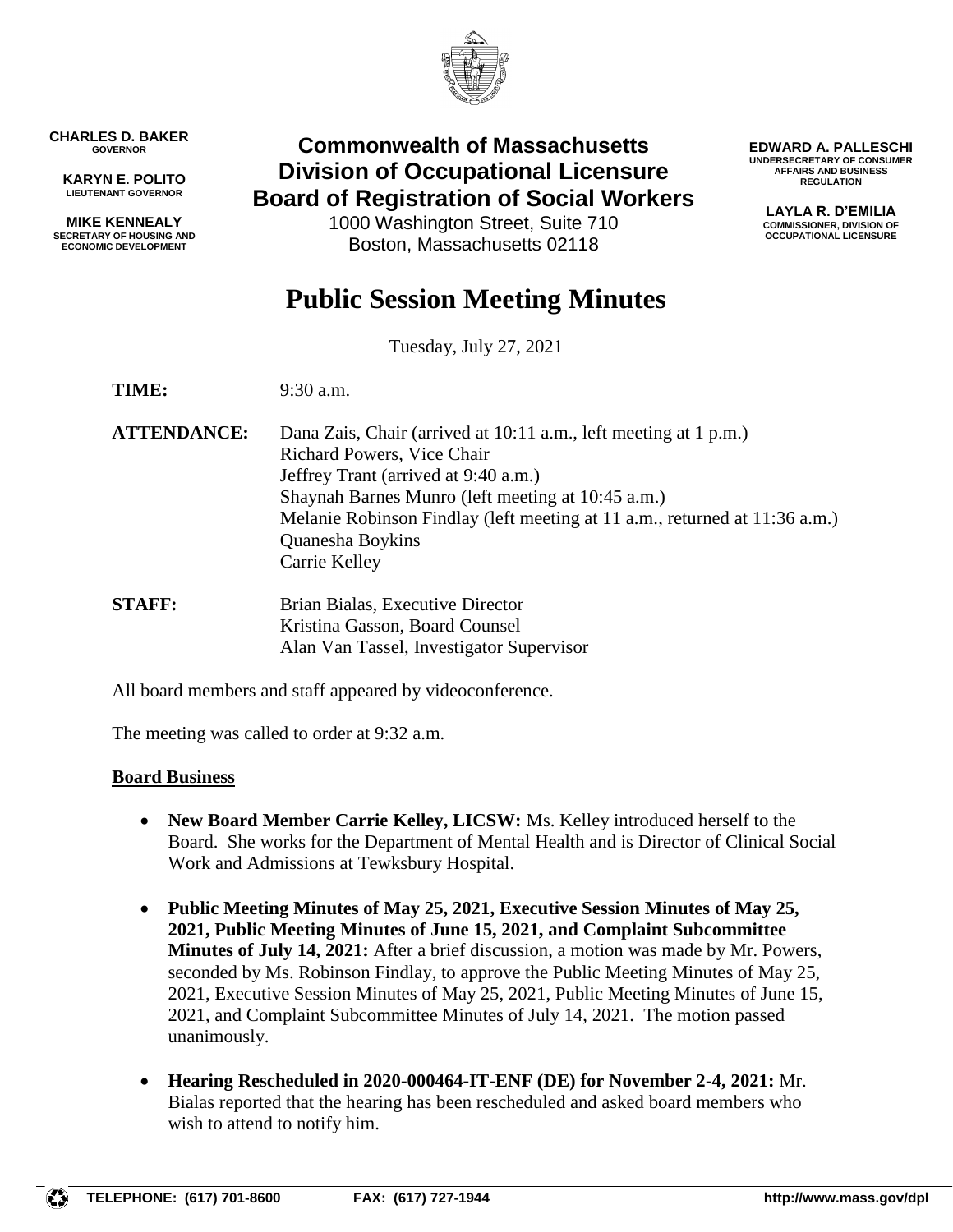**Board Counsel Report:** Ms. Gasson reported that board meetings by remote means are allowed by law until April 1, 2022, and, by a different law, the Board will be moving to the Department of Public Health within 18 months and the Division of Professional Licensure has been renamed the Division of Occupational Licensure.

Mr. Trant arrived at 9:40 a.m.

## **Application Review Interviews – Negative Reference**

 **Jennifer Vanderlinden, Former Supervisor of LCSW Applicant Jill Demeny:** Ms. Vanderlinden, Ms. Demeny's former supervisor, appeared to discuss her negative reference. Ms. Vanderlinden explained that Ms. Demeny was not a self-starter and was not confident or independent during Ms. Vanderlinden's time as her supervisor. Ms. Demeny "overshared" in every session with clients, and when Ms. Vanderlinden discussed this with her during supervision sessions, Ms. Demeny would get defensive. Mr. Vanderlinden also reported her concerns to Ms. Demeny's school. Although Ms. Demeny made progress in not making assumptions in her assessments, that progress was slow.

The Board discussed Ms. Demeny's application and Ms. Vanderlinden's interview and reference. Ms. Barnes Munro expressed concern that Ms. Demeny should not be licensed without conditions.

A motion was made by Ms. Robinson Findlay, seconded by Mr. Powers, to approve Ms. Demeny to examine for the LCSW license and, if she passes, be licensed under a Conditional Licensure Agreement requiring the following:

- o weekly, in-person or videoconference supervision sessions for two years with an LICSW approved by the Board with quarterly reports from the supervisor to the Board;
- o the supervision sessions must address countertransference; and
- o any change in supervisor must be approved by the Board.

The motion passed unanimously.

## **Discussion**

 **Exam-Use Policy Exception Request to ASWB:** The Board reviewed a draft letter to the ASWB Board of Directors requesting an exception from its Exam-Use Policy until July 1, 2023. After a brief discussion, a motion was made by Ms. Boykins, seconded by Ms. Barnes Munro, to approve the draft. The motion passed unanimously.

Ms. Zais arrived at 10:11 a.m.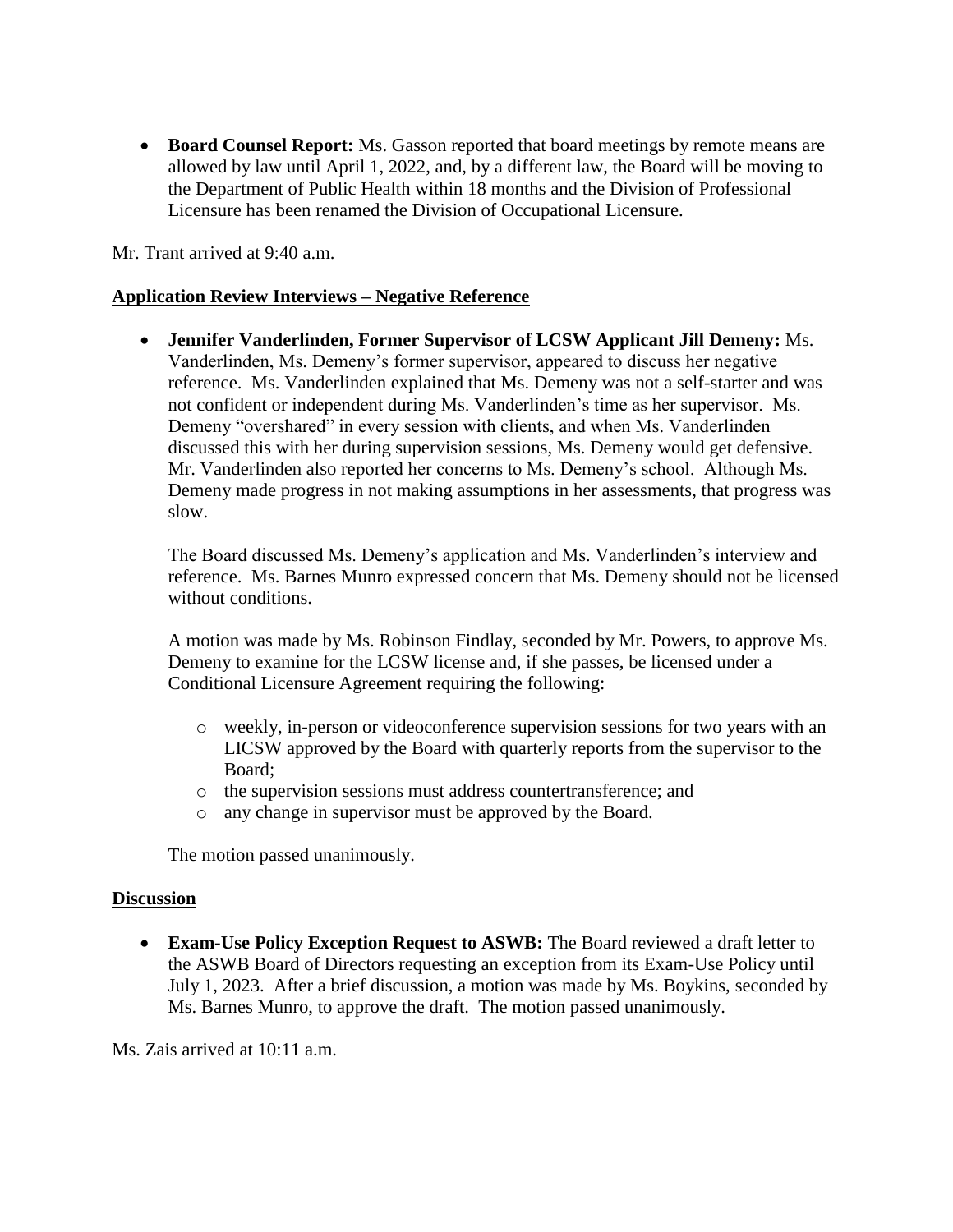- **ASWB Reporting of Examination Data and Examination Review:** The Board reviewed correspondence regarding ASWB's refusal to release certain data, including demographic data of test takers, for the licensure examination. After a brief discussion, a motion was made by Mr. Trant, seconded by Ms. Zais, to direct Ms. Gasson to ask ASWB for an explanation of any terms and conditions under which ASWB would release the data to the Board for review. The motion passed unanimously.
- **Anti-Racism and Anti-Discrimination CE Policy:** The Board will review a draft policy at the next meeting.

## **Correspondence**

 **5.11.21 Letter from M. Farrell re: CE Extension:** The Board reviewed Ms. Farrell's CE extension request but noted that she already has renewed her license and attested to completing all continuing education for the last licensing cycle. The Board directed staff to request proof of Ms. Farrell's continuing education for the last licensing cycle and to review her submission.

## **Board Business (Continued)**

## **Election of Officers for Fiscal Year 2022:**

The Board discussed the election of officers for Fiscal Year 2022.

A motion was made by Ms. Barnes Munro, seconded by Mr. Trant, to elect Ms. Boykins as Chair. The motion passed unanimously.

A motion was made by Ms. Robinson Findlay, seconded by Ms. Barnes Munro, to elect Mr. Powers as Vice Chair. The motion passed unanimously.

A motion was made by Ms. Boykins, seconded by Ms. Barnes Munro, to elect Mr. Trant as Secretary. The motion passed unanimously.

## **Application Reviews – Negative Reference**

- **Lainie Croke, Applicant for LCSW:** The Board reviewed Ms. Croke's negative reference and directed staff to invite Ms. Croke's supervisor who wrote that reference to an interview at the next meeting.
- **Jessica Kuhn, Applicant for LCSW:** The Board reviewed Ms. Kuhn's negative reference. After a brief discussion, a motion was made by Ms. Zais, seconded by Ms. Barnes Munro, to allow Ms. Kuhn to take the examination. The motion passed unanimously.

Ms. Barnes Munro left the meeting at 10:45 a.m.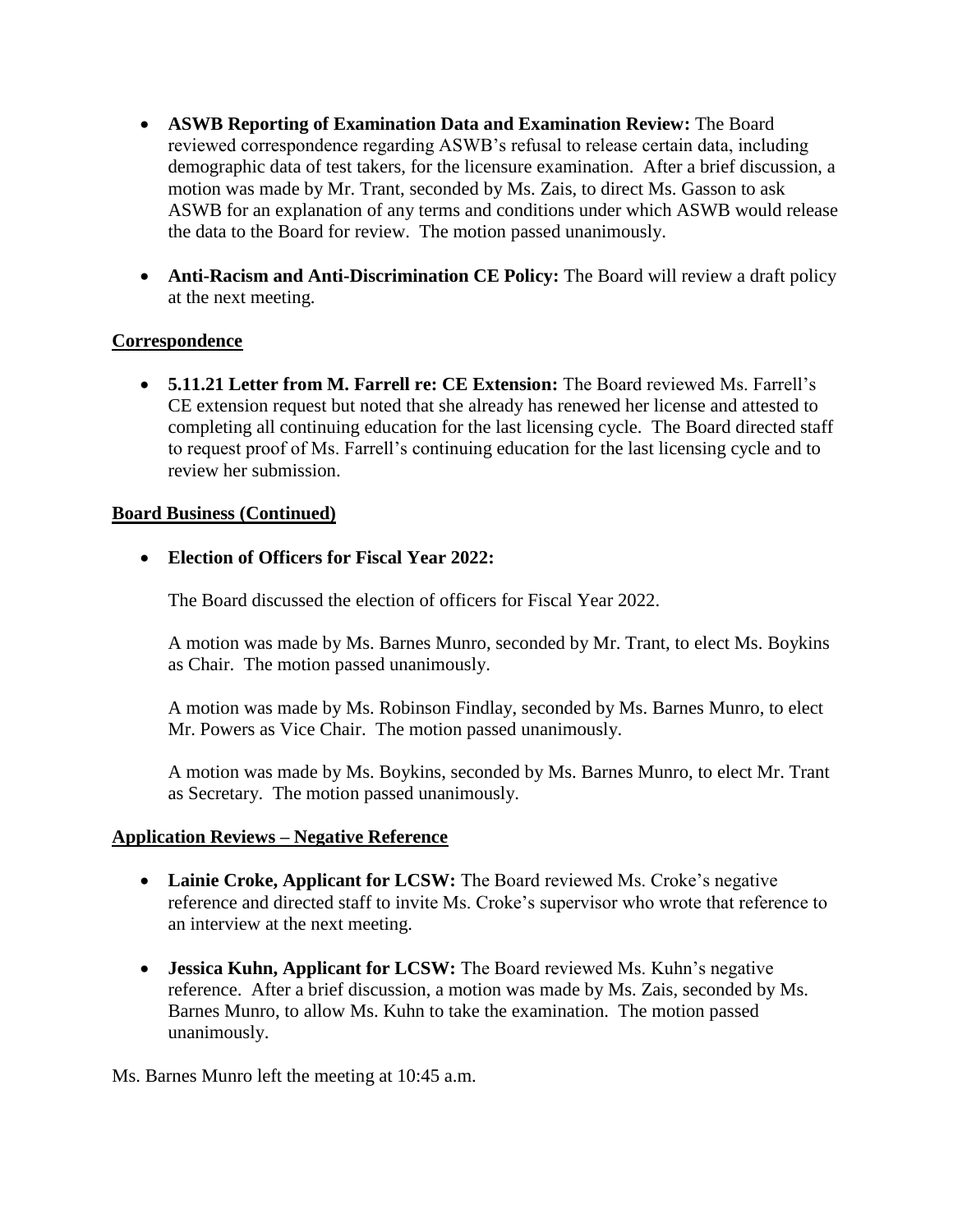## **Application Review – Prior Discipline**

 **Laura Lambert, Applicant for LICSW:** The Board reviewed Ms. Lambert's prior discipline. After a brief discussion, a motion was made by Mr. Trant, seconded by Ms. Boykins, to direct staff to invite Ms. Lambert to a meeting for an interview. The motion passed unanimously.

## **Reinstatement Request**

 **Melissa Hales Keefe, Applicant for LICSW**: The Board directed staff to ask Ms. Keefe to provide a formal petition for reinstatement and any supporting documentation.

Ms. Robinson Findlay left the meeting at 11 a.m.

## **Monitoring Reports**

- **Linda Lewis, 2017-000414-IT-ENF, Approval of CEs:** The Board reviewed Ms. Lewis's CE submission. After a brief discussion, a motion was made by Ms. Boykins, seconded by Mr. Powers, to reject Ms. Lewis's CE submission because the CEs were not pre-approved by the Board and do not satisfy the requirements in her consent agreement. The motion passed unanimously.
- Sarah Chhum, 2018-001367-IT-ENF, 2019-2021 Reports: The Board reviewed Ms. Chhum's reports. After a brief discussion, a motion was made by Ms. Zais, seconded by Mr. Trant, to approve the reports but to require: (1) Ms. Chhum to make up all supervision meetings that were missed from the biweekly schedule required in her Consent Agreement; and (2) Ms. Chhum's supervisor to write a letter to the Board discussing any areas Ms. Chhum needs to improve in and how those problems are being addressed. The motion passed unanimously.
- **Joann Oliver Lynch, 2019-001186-IT-ENF, Petition to Terminate Suspension:** The Board reviewed Ms. Lynch's petition to terminate suspension. After a brief discussion, a motion was made by Ms. Boykins, seconded by Mr. Trant, to terminate Ms. Lynch's suspension. The motion passed unanimously.
- **Maria Rose, 2017-001420-IT-ENF, Petition to Terminate Probation:** The Board reviewed Ms. Rose's petition to terminate probation. After a brief discussion, a motion was made by Ms. Boykins, seconded by Mr. Trant, to terminate Ms. Rose's probation. The motion passed unanimously.

**Executive Session** (Closed Session under G.L. c. 30A, s. 21(a)(1), individual character rather than competence, and G.L. c. 30A, s. 21(a)(7) to comply with G.L. c. 4, s. 7, para. 26(c) and G.L. c. 214, s. 1B, to review sensitive medical information)

At 11:29 a.m., a motion was made by Mr. Trant, seconded by Mr. Powers, to exit the public meeting and enter into a closed executive session under G.L. c. 30A, s. 21(a)(1) to review the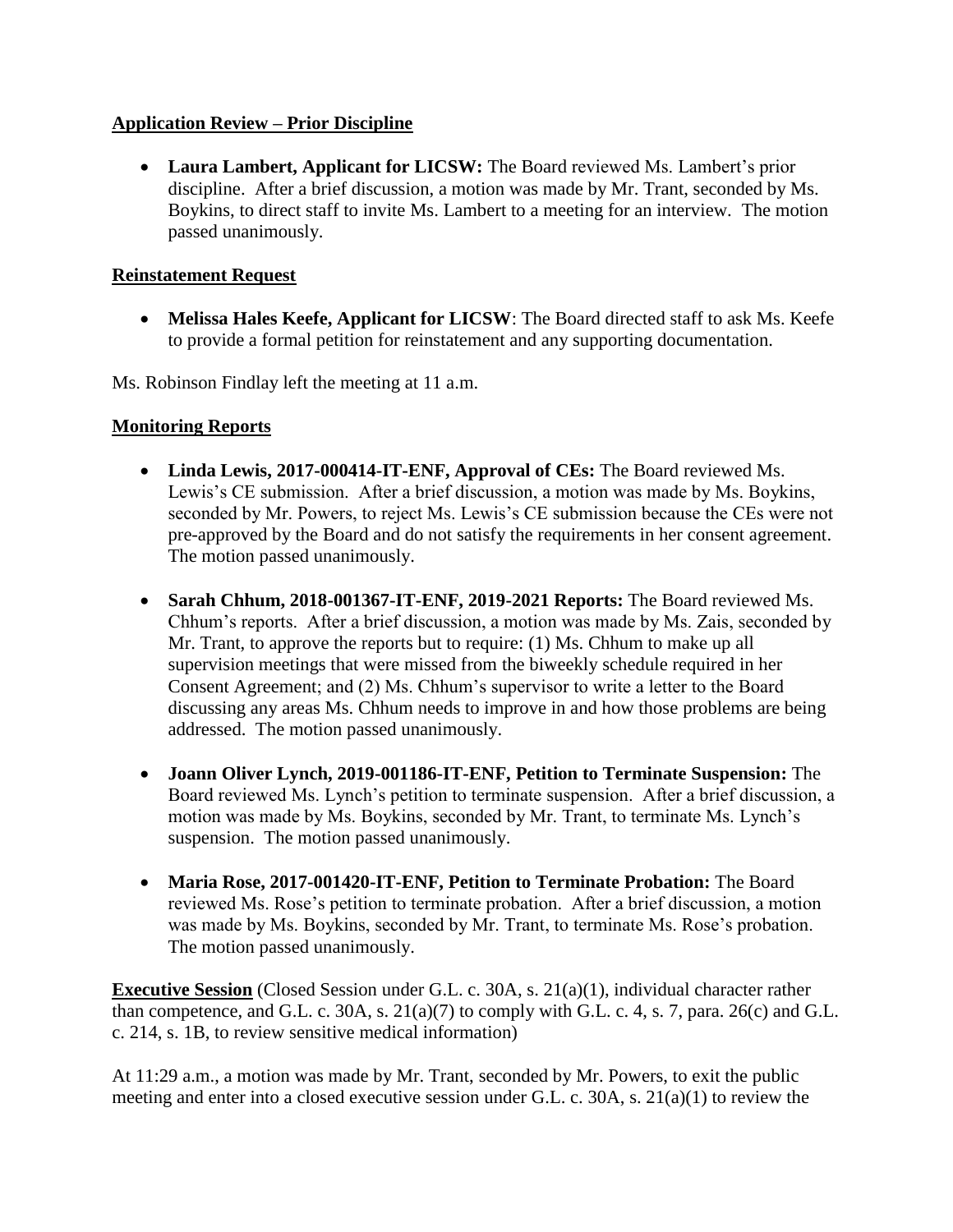good moral character of two applicants, and under G.L. c. 30A, s. 21(a)(7) to comply with G.L. c. 4, s. 7, para. 26(c) and G.L. c. 214, s. 1B, to review sensitive medical information as part of two CE extension requests and a fitness to practice evaluation report; (2) then enter into a closed quasi-judicial session under G.L. c. 30A, s. 18 to review two final decisions and orders; (3) then enter into investigative conference under G.L. c. 112 s. 65C to review cases; and then, after the conclusion of the investigative conference, (4) not return to the public meeting and adjourn. The motion passed unanimously by a roll call vote.

The Board entered executive session at 11:29 a.m.

**Quasi-Judicial Session** (Closed Session under G.L. c. 30A, s. 18)

The Board entered quasi-judicial session at 12:52 p.m.

During the quasi-judicial session, the Board took the following actions:

## **Final Decisions and Orders**

| 2019-000666-IT-ENF (MF):            | Determined sanction for final decision and order |
|-------------------------------------|--------------------------------------------------|
| Ms. Zais left the meeting at 1 p.m. |                                                  |
| 2020-000452-IT-ENF (BG):            | Determined sanction for final decision and order |

**Investigative Conference** (Closed under G.L. c. 112, s. 65C)

At 1:09 p.m., a motion was made by Ms. Robinson Findlay, seconded by Ms. Kelley, to exit quasi-judicial session and enter into a closed investigative conference under G.L. c. 112, s. 65C to review cases. The motion passed unanimously.

During the investigative conference, the Board took the following actions:

## **Approval of Complaint Subcommittee Decisions**

The Board approved the recommendations of the complaint subcommittee:

## **Determination of Recommended Discipline**

| 2021-000033-IT-ENF (DP):<br><b>Cases</b> | Determined recommended<br>discipline                |
|------------------------------------------|-----------------------------------------------------|
| 2020-001699-IT-ENF (NI):                 | Dismiss. Open complaint for                         |
| 2020-001149-IT-ENF (AB):                 | CE violation.<br>Refer to Office of<br>Prosecutions |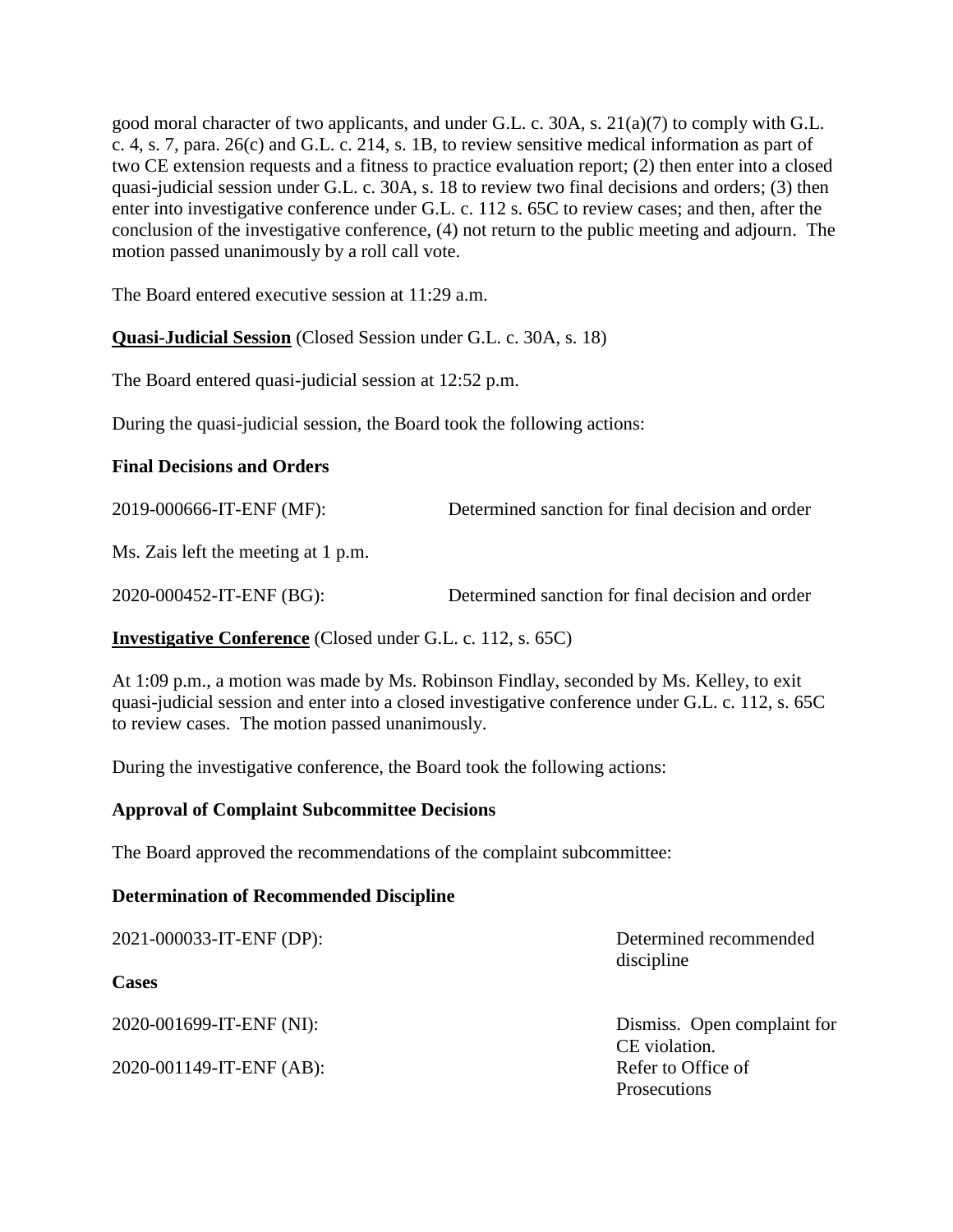| 2020-001725-IT-ENF (RC): | Consider at next meeting of<br>full Board. Mr. Powers<br>recused himself from the |
|--------------------------|-----------------------------------------------------------------------------------|
|                          | consideration of the case.                                                        |
| 2020-001030-IT-ENF (ET): | Refer to Office of                                                                |
|                          | Prosecutions                                                                      |
| 2020-001127-IT-ENF (MC): | <b>Dismiss</b>                                                                    |
| 2020-001600-IT-ENF (DE): | Refer to Office of                                                                |
|                          | Prosecutions                                                                      |
| 2020-001679-IT-ENF (MT): | Dismiss. Open complaint for                                                       |
|                          | CE violation.                                                                     |
| 2020-001722-IT-ENF (DD): | Dismiss. Open complaint for                                                       |
|                          | CE violation.                                                                     |
| 2020-001724-IT-ENF (CC): | Refer to Office of                                                                |
|                          | Prosecutions                                                                      |
| 2021-000069-IT-ENF (SD): | <b>Dismiss</b>                                                                    |
| 2021-000165-IT-ENF (JB): | <b>Dismiss</b>                                                                    |
| 2020-001685-IT-ENF (MB): | Refer to Office of                                                                |
|                          | Prosecutions                                                                      |
| 2021-000113-IT-ENF (JS): | <b>Dismiss</b>                                                                    |
| 2021-000130-IT-ENF (CZ): | <b>Dismiss</b>                                                                    |
| 2021-000159-IT-ENF (LT): | <b>Dismiss</b>                                                                    |
| 2021-000246-IT-ENF (JN): | <b>Dismiss</b>                                                                    |
| 2021-000250-IT-ENF (KT): | Refer to Office of                                                                |
|                          | Prosecutions                                                                      |
| 2021-000291-IT-ENF (KT): | Refer to Office of                                                                |
|                          | Prosecutions                                                                      |
| 2021-000260-IT-ENF (LK): | Dismiss. Open complaint for                                                       |
|                          | CE violation.                                                                     |
| 2021-000278-IT-ENF (MR): | <b>Dismiss</b>                                                                    |
| 2021-000363-IT-ENF (KJ): | <b>Dismiss</b>                                                                    |
| 2021-000369-IT-ENF (NR): | <b>Dismiss</b>                                                                    |
| 2021-000419-IT-ENF (LL): | Consider at next meeting of                                                       |
|                          | full Board.                                                                       |
| 2021-000423-IT-ENF (RA): | <b>Dismiss</b>                                                                    |
| <b>New Cases</b>         |                                                                                   |

The Board took the following actions on new cases:

2021-000419-IT-ENF (LL): Refer to Office of

Prosecutions 2020-001725-IT-ENF (RC): Consider at the next meeting with a quorum of the Board. Mr. Powers recused himself